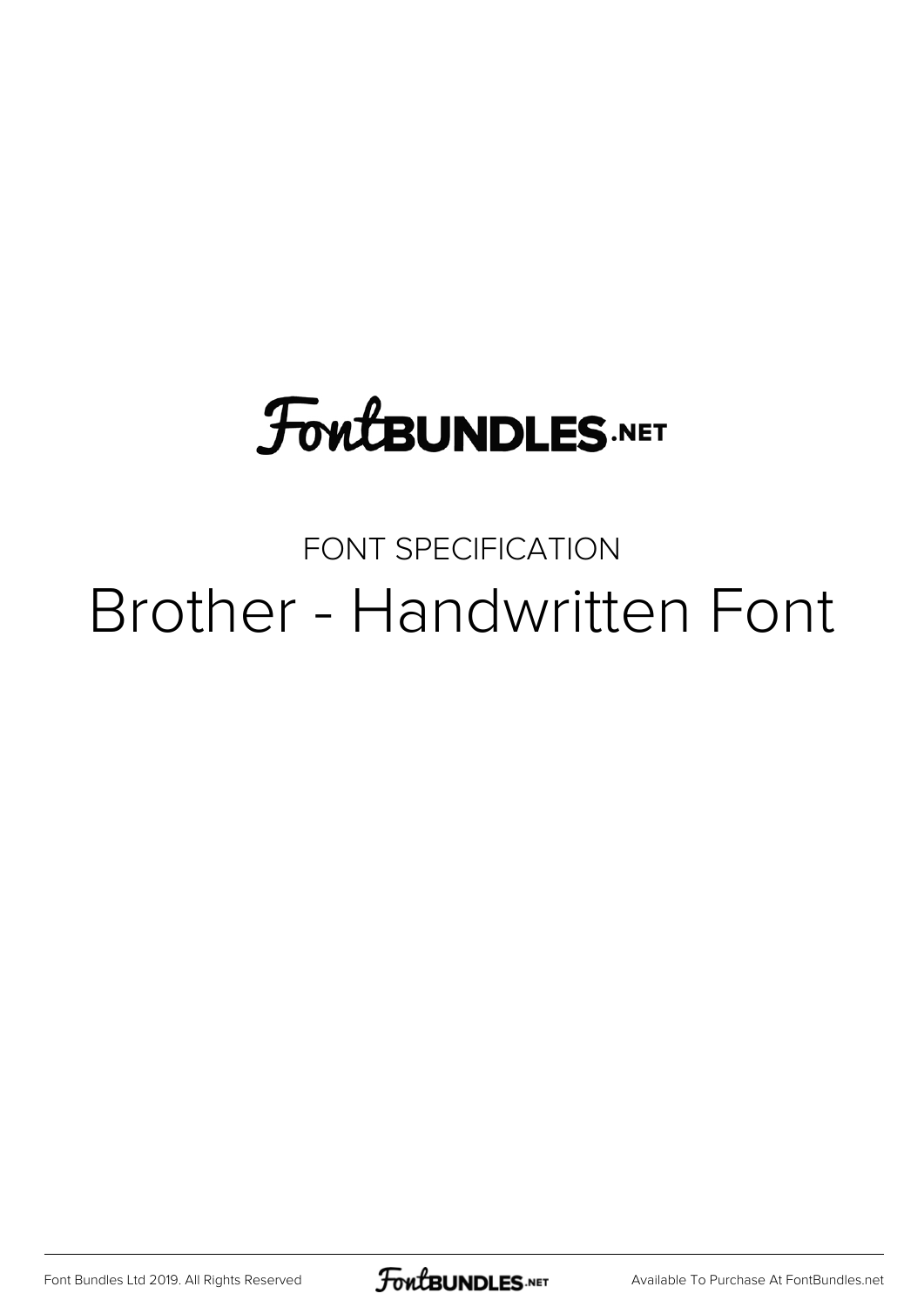## Brother - Regular

**Uppercase Characters** 

ABCDEFGHIJKLMNO PQRSTUVWXYZ

Lowercase Characters

abcdefghijklmnopqbstuvwxyz

**Numbers** 

 $0123456789$ 

Punctuation and Symbols



All Other Glyphs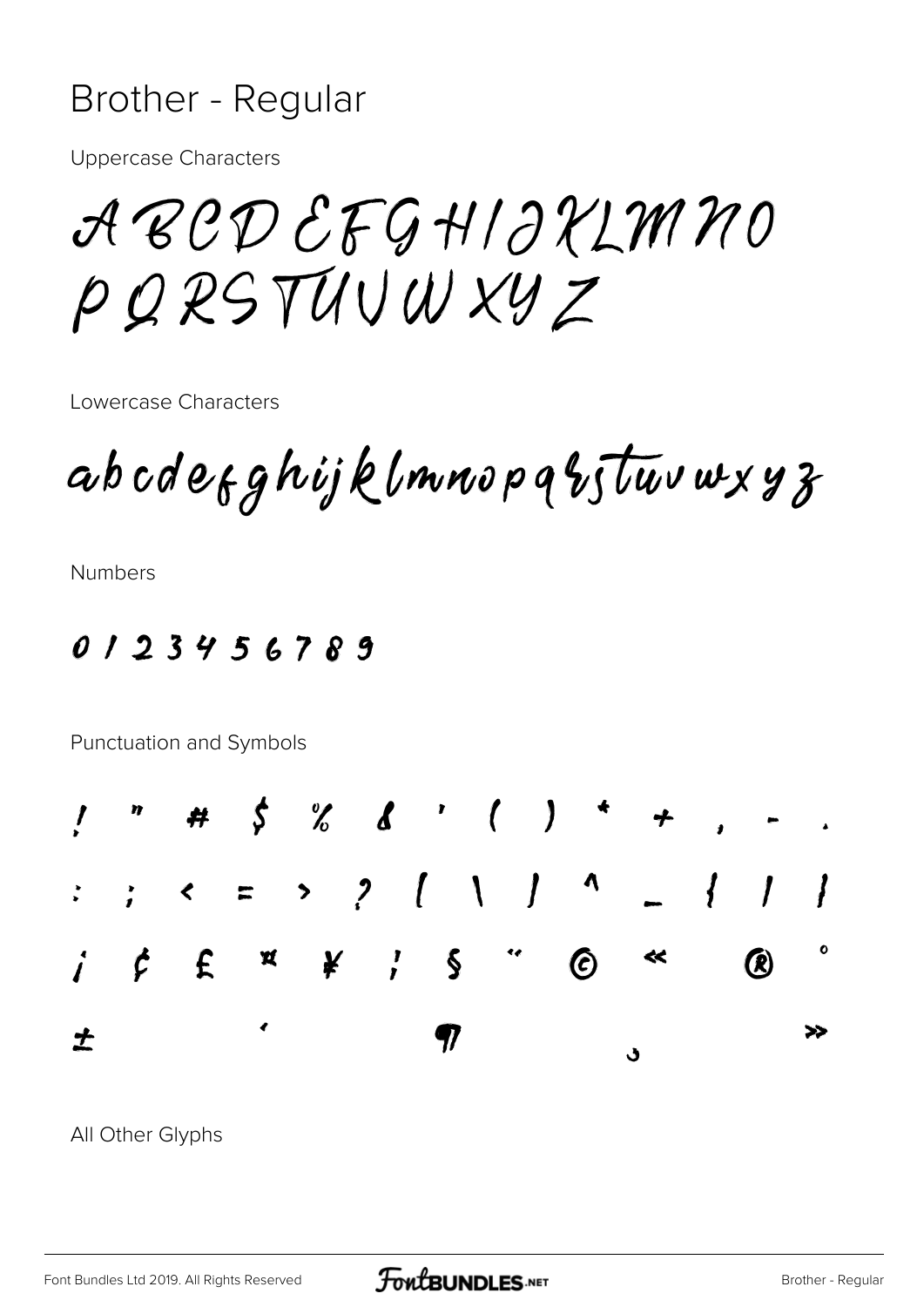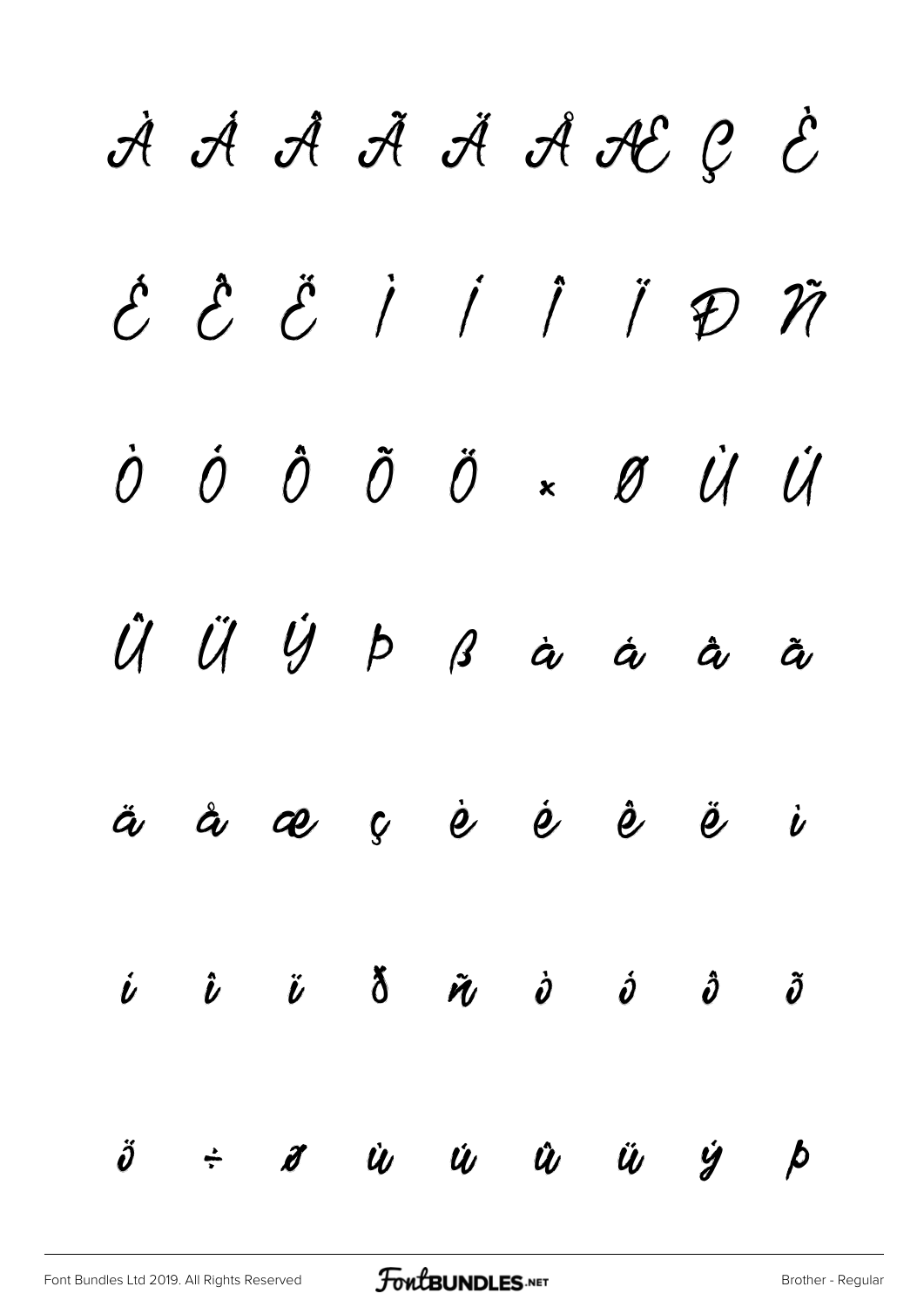